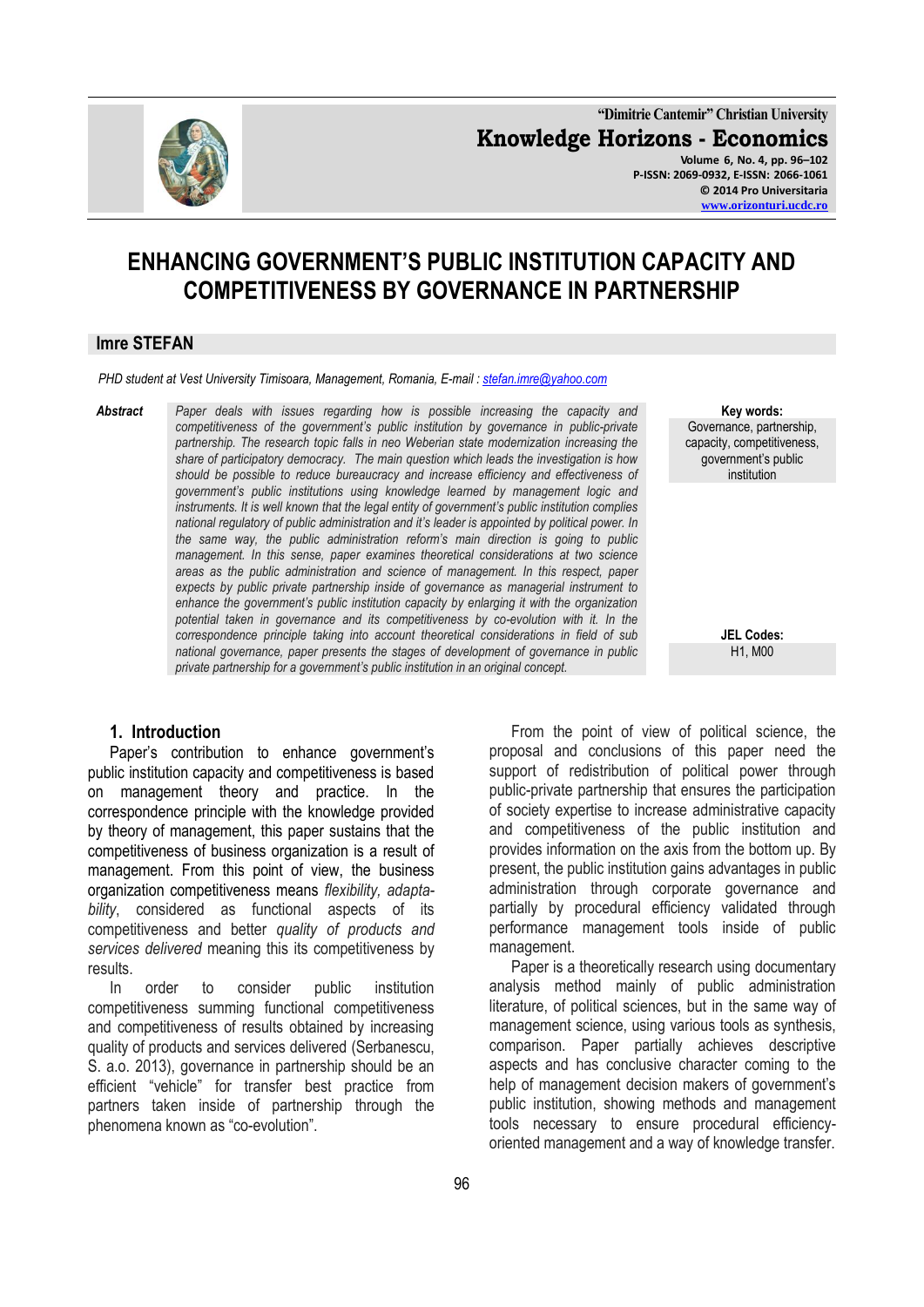Interpretive epistemological issues presented in this paper lead to a deeper understanding of some aspects of fundamental values of the phenomena of governance in partnership, hardly quantifiable, under which it is conceivable formal knowledge transfer in the institutional environment.

Based on knowledge learned by transversal analyses of literature and on own expertise of author paper formulates plan of implementation of governance in partnership at public institution. These aspects are exploratory in nature designing objectives, activities for starting project of governance in partnership of a public institution.

#### **2. Implementation barriers of governance in partnership at public institution**

At the public institution, the application of modern management models depends primarily on the political leadership capacity limits. According to Dunn (1998) "scientific knowledge is ignored in favor of practical knowledge", because of politicians, which often has no preparation or availability understanding of scientific documents. In specific cases, it can be seen positive cooperation between science, politics and participation policies, solving problems by consensus. Such problems are related to environmental protection, which "translates politics into science," (Dunn.W, Hisschenmoller, M. 1998). Scientific instruments for analysis were taken from the private sector management. The political analyzes have become important tools for informing power.

Public administration theory criticizes some managerial independence of the public management, considering that this diminishes the political decisionmaking power and contrary to the principle of representative democracy in whose name the political management appointed at "public institution does not meet democratic legitimacy" (Lynn, L. 2004).

Literature of public administration considers "important changes" in public institutions are taken by the political leaders as a kind of *redistribution of power* through public managers trying to maintain actually situation without design perspectives of development. Theoretically, "post bureaucratic paradigm considers valuable public argumentation and deliberation of public manager, creating a high mission and strategic planning implementation, commitment to quality, investing in human resources *but not without political opinion"* (Barzelay, M. 1992). Management of public institutions remains so between two related traditions, namely, *political and administration*.

Even so, the new public management in Europe targeted the transformation of state structures in a neo

Weberian form through the modernization of political power and public administration structure. Pollit (1997) found that neo Weberian state is conservative by supporting national character and government transformation. In general, the literature considers that neo Weberian state supports less change in the structure of political power as such maintain capitalism, or even aggressive global capitalism, "the administrative elites are influenced to weaken the command and control system of bureaucracy" (Lynn, L. 2008).

The general picture described makes almost impossible conceptual transfer of complex management from business organization to public institution. But the partnership with private entities inside of governance should be an useful managerial instrument to use *knowledge* from management practice and to influence the decision makers *thinking* and *logic* by sticking expertise.

Paper emphasizes too some theoretical barriers in public management practice limited by theoretical concepts of *political sciences*, where the managerial authority is appointed by political power in the name of *democratic legitimacy and legality*. In his capacity of exercising leadership at the public institution do not like redistribution of power, maintaining its political leadership just by administration this entity (Manin, B.1987).

The theory of political sciences claims *representative democracy* instead *participative democracy*, political decisions against technocracy and intrusion of management science, knowledge and science at default state apparatus (Lynn, L. 2004).

## **3. Good practice of partnership**

Against these general attitudes empirically examples tells ((Halligan 2012) about the good results obtained by the governance of public-privatepartnership in taking decisions or about policy formation in consultation with specialized civil parties, but stressed the issue of maintaining accountability by the public institution to society.

On the other hand, the practice of partnership between state power and businesses are historical claims. Examination of state "pseudo governance" in partnerships between XV and XIX centuries, showed the existence of cooperation between some structures of power and the private sector to achieve common goals. So the principle is not an absolute novelty. Some studies also found historic partnerships core of change behavior of "power" representatives (Beinhocker, D.E. 2006; Warsh, D. 2010; Landes, S.D. 1998) and adopting mental model of vision and leadership from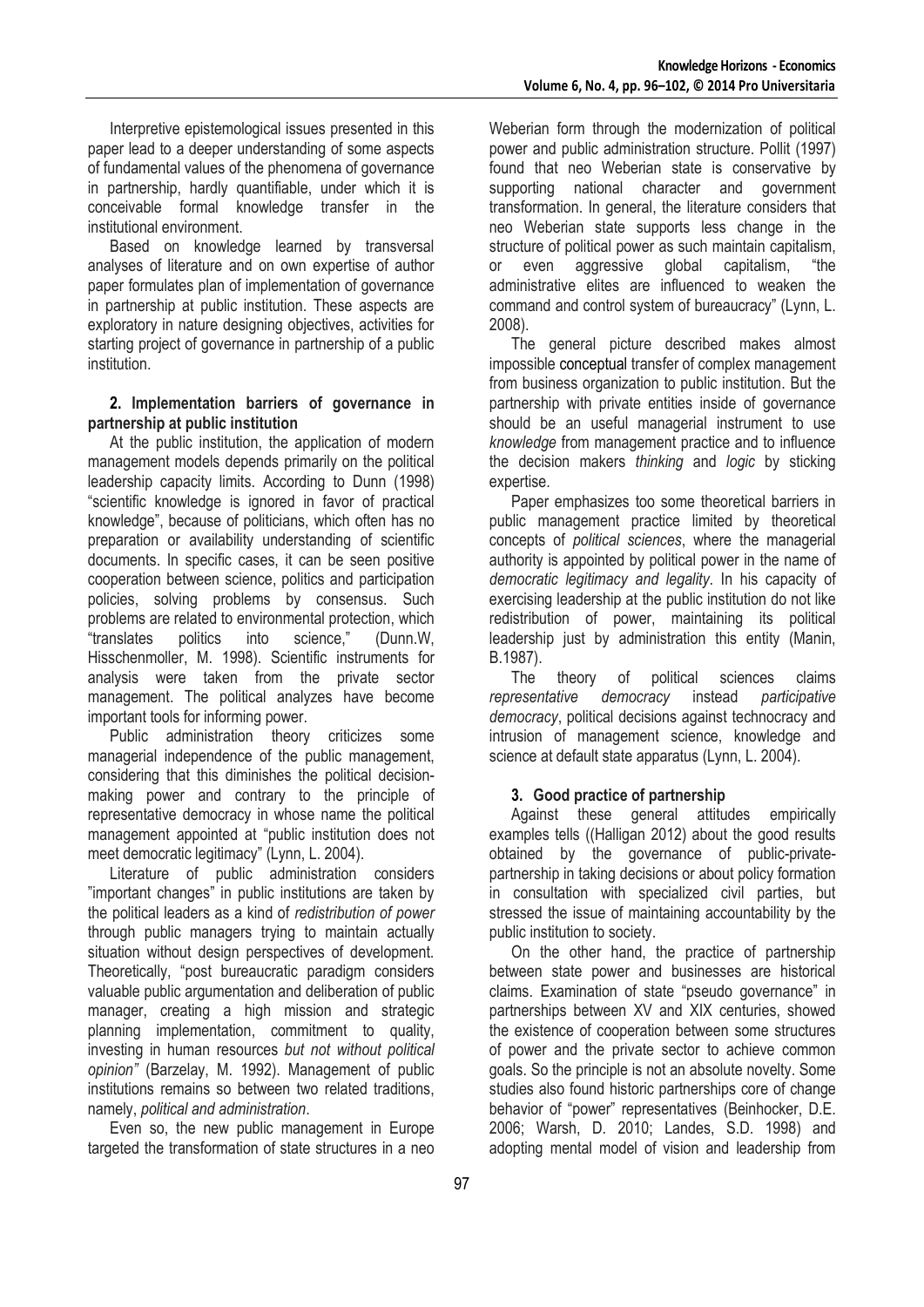the practice of business organizations. We learned that these inflection points in the evolution of behavior were preceded by periods long enough that political power mental processes form a new vision for change and adoption of alternative models of leadership. These inflection points on historical behavior of governments are results of "integration of knowledge" from society. In this respect, *knowledge transfer* from society to power structures has a long history and marks the sequential development of state structure, first of all, after changes the *mental model* of state leaders about leadership.

In this respect, the governance through publicprivate-partnership, proposed to increase the capacity of the public institution and increase its competitiveness is new just as a management tool used deliberately, indicating a different sense of initiative to participation. If historical partnership between business organizations and government was initiate by the private sector, by the modern state governance in partnership initiative belongs to political power offering the opportunity to private sector to participate in policy formation and uptake activities of public institutions. In this way should be effective the theoretical approach of future policies made "by public through public for public" (Reinecke, W. 1998).

Paper in accordance with those published by Roy (2006) based on empirically researches shown the interdependence between governance competitiveness and growth at macro economic level. In this general frame, paper sustains that if increasing the capacity of the public institution by governance in partnership is evident, its contribution to increasing the competitiveness of the public institution is implicit and difficult to discover. The partnership with private sector gives public sector knowledge and expertise through participation of private experts to policy formation and taking over executive activities, which can shape attitudes and behaviors of government's public institution to the concept of procedural efficiency. Informing decision makers by the bottom-up axis can contribute to the efficiency and effectiveness of public institution's results, what means *to do the right measure appropriate to the needs of economic sector and to take it with high efficiency*.

In this logic, the paper continues research of governance in partnership of government's pubic institution with the objective of better understanding problems and identifying managerial potential in it that can make an important contribution to enhance competitiveness of government's public institution.

#### **4. Analytical logic of governance as management tool**

The analysis of literature documenting the subnational governance showed that, for the implementation of state governance in partnership, the main condition is functional rule of law; good quality of institutions and property rights is provided and respected by law (Kaufman, S. 1987).

We learned from the practice of states with strong democracy that the implementation of state governance in partnership was possible as a manifestation of *participatory democracy* in a development stage. Given the possibility by the higher political culture of nation as a frame for modernization of state institutions, even so public private partnership with the government's public institution should occur a major change in the functioning of public institution. In paper opinion transaction costs should be reduced by agreement of all interest resources to make the change. In this sense it is a need to know real effects of governance for sustaining the changes.

Effects of state governance and partnership models are treated only partially in very few papers. In this situation not knowing precedent studies result, paper formulates opinion about governance contribution to competitiveness of government's public institution using some knowledge learned by Kaplan and Norton (2004) for economic organizations. Respecting the general conditions shown in formulating competitiveness strategy, paper makes the following remarks. *Competitiveness* is primarily perceived by increasing institutional *efficiency*, understood as the ratio between executive capacity increasing by governance in partnership on the same organizational structure, organization *effectiveness* by addressing the priority of the major problems of society, and increasing *flexibility* of public institution based on information obtained from stakeholders, through the information received by axis bottom up. Analytically governance in partnership can increase functional competitiveness of government's public institution and its competitiveness through results.

The paper argues that through partnership public institution earns knowledge necessary adapting mental model on management, increasing the likelihood of transfer of knowledge and managerial methods from business organization, growing the probability modeling institutional culture through synergy of parties.

In this logic, increasing competitiveness of government's public institution may be attested by the results of policy making activity and solving society's problems. These qualitative results are hardly quantifiable and create effects in time. According to the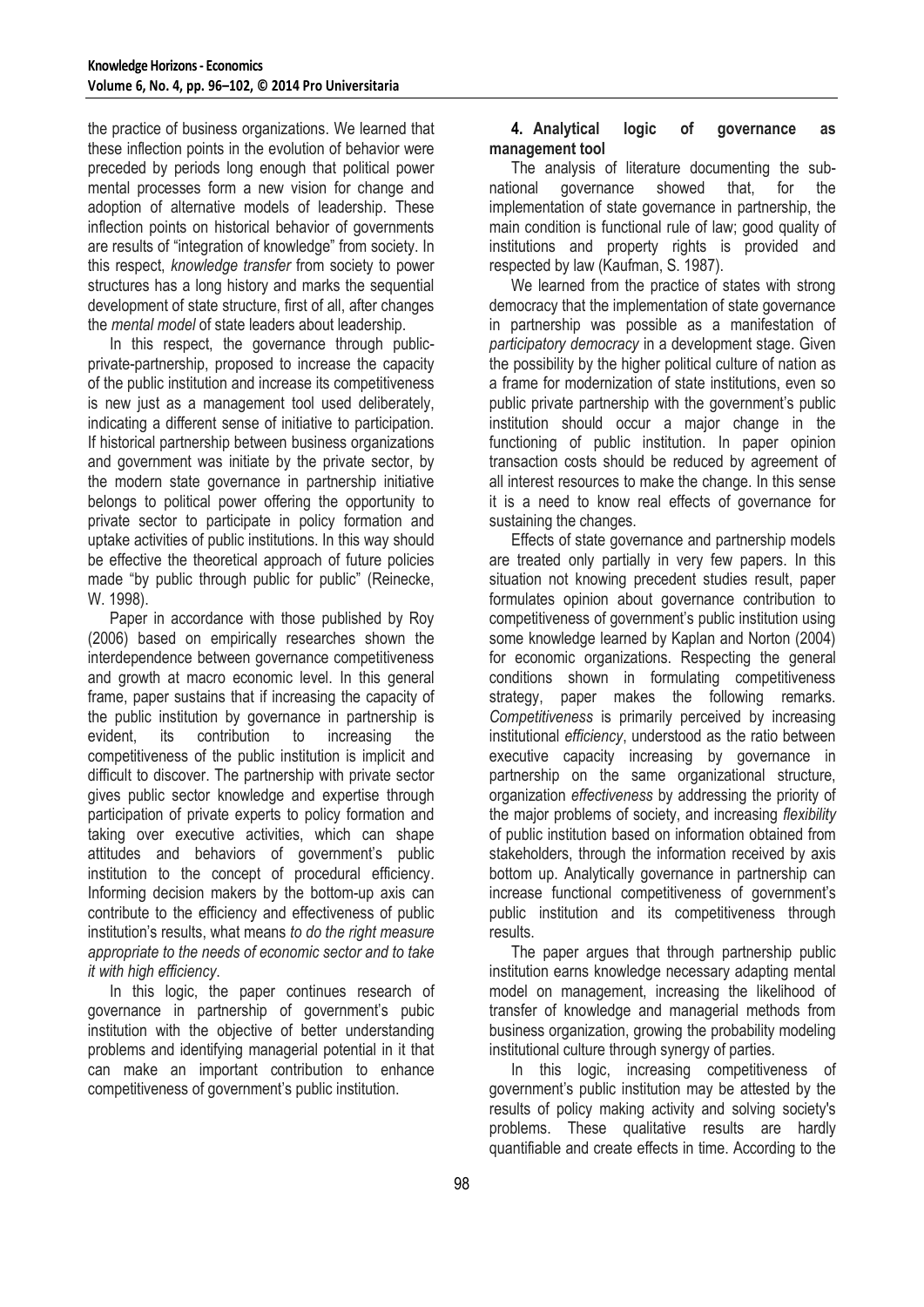present paper, the governance in partnership can improve the competitiveness of at least four aspects of government institution, namely:

- increase *stakeholder satisfaction* through direct products and services provided which are based on information obtained through the axis of bottom-up and include needs of society;
- increase management *efficiency* and problemsolving in institution portfolio by *increasing* the *administrative capacity* of the public institution and *performance management* orientation towards procedural efficiency, *decreases the cost* by outsourcing,
- increase the *effectiveness* of products and services developed by prioritizing policies which have maximum utility in business,
- assure the *capture of external knowledge* and its *integration* into public institution through business intelligence as a result of co-evolution between the participants and the environment with capabilities that reacts.

## **5. Possible effects of governance at macro level**

Effects of governance in partnership on internal procedures and internal institutional environment are perceived difficulty outside of it. For the discovery of changes in the inner workings of the institution, paper focused on identifying and reviewing literature that connects procedural performance with public institution's governance. It is theory of sustainable governance developed by Bartelsman Stiftung Foundation (2011) which equivalents good governance with *policy performance* and with improving the *quality of democracy*. The theory sustains that due to procedural performance are increasing the *executive capacity* and *executive responsibility*. In terms of participatory democracy are assured access to all society actors to formulate the best policies, theory considers increasing the *strategic capacity of the government and social groups* as *direct effects* of state governance in partnership.

The theory developed by Bertelsman Stiftung institutionalizes cooperation between public and businesses at procedural performance. In this respect, the authors argue that top-down approach of government in management can not be maintained through governance in partnership, possibly "governmental actors changes that in a co-arrangement between hybrid structures that combine state institutions, businesses and society". In this way is solved the penetration of civil society expertise in *non*  *hierarchical decisions* designed to manage society's problems.

Researching barriers to implementation of state governance in partnership theory finds interdependence between the implementation success and culture of *decentralization of state*. In high welfare states with robust democracies, it was found that the decentralized state uses easily and successfully the governance in partnership (Hirst, P. 2000).

Compared to these concepts, part of the public administration literature notes that in European young democracies at public institutions redistribution of power is confused with the feeling to reduce the influence of political power both in policy and administration, less controls (Kristof, L. 2004). Maintaining power in order to keep command - reply type of leadership is regarded as a relic of the socialist system. It is possible due to access to power of people from old nomenclature of state party who keep the old type of leadership, or others who have not taken advantage of the power of the state party but want to exercise a similar power against those who were part of the old powers (Kristof L. 2004). Neither of the two types of leaders does not want redistribution of power obtained.

As a result, according to present paper, in democracies, the change of mentality on reducing the authority and *representative democracy* using driving patterns that ensure civil society participation in policy formation and implementation activities requires reconsideration of the concept of *participatory democracy* in favor of conceptual models and training leading results-oriented and procedural performance.

In conclusion, the practice of state governance in partnership requires *changes of mental paradigm on management*. It is needed both the change of attitude of political power and maturation of pro-active civil society, along with strengthening participatory democracy.

The literature in the field of governance, based on empirical findings in co-evolution of sub national governance and competitiveness of the nation in countries with strong democracy, interconnects some *effects* due to governance with increased *competitiveness of the nation* (Cuckovic, N. 2009). Published empirical relations not check for Romania. One explanation for this may be that the Romanian government has not turned into post public management in the stage of the accession to the EU and to date, no governance in partnership did become general practice in the state administration.

In this logic, implementation at government's public institution the governance in partnership in Romania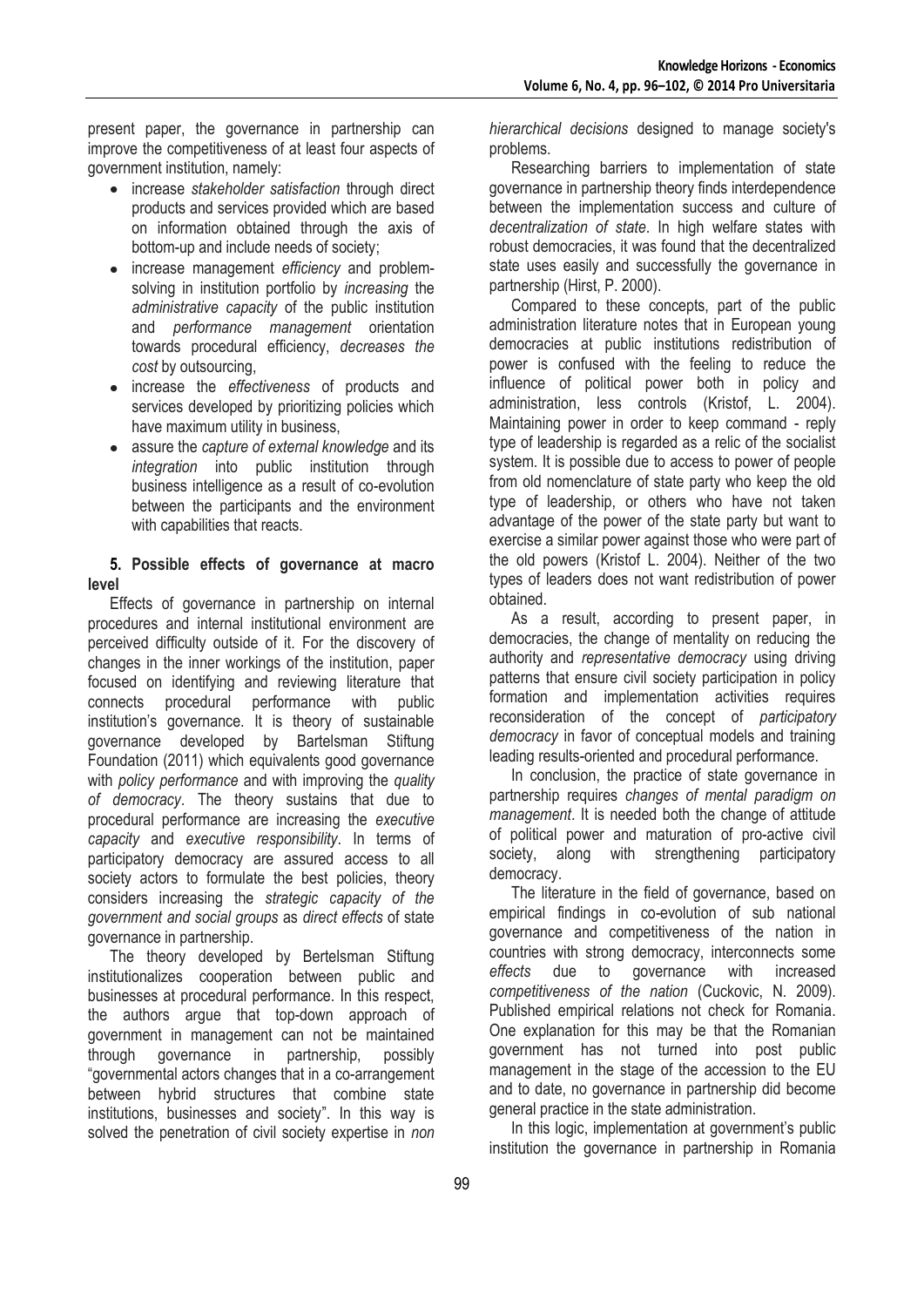can provide potential for increasing the competitiveness of the nation, also found empirical examples in the literature.

#### **6. How to develop government's public institution governance in partnership**

Stages of development of governance in partnership at government's public institution should be considered as a new strategic project. Above showed vision difficulties public institution's management on a new model of leadership and the need for self-belief about its usefulness, even besides partial redistribution of power, but with important gain increased capacity and competitiveness of the administration.

In possession of strategic decision on the use of state governance in partnership at governmental public institution, the next steps for the integration of its activities include the *design* phase, *project implementation* and *performance evaluation*. These steps are presented in matrix form according to the objectives, activities and initiatives (*Table 1*.) The model of governance developing is made by own conception of paper.

Stages of development of governance in partnership by government public institution are based on understanding *public interest* by this practice, which can be perceptible as *effects* of governance by stakeholders and internal functional effects, less visible organizational structure, such as management procedural performance or changes in pseudo institutional culture.

| <b>Stages</b>          | <b>Objectives</b>           | <b>Activities</b>             | <b>Initiatives</b>              |
|------------------------|-----------------------------|-------------------------------|---------------------------------|
| Design:                | Documentation<br>on         | 1. Letter of intention for    | 1. Initiatives for ask to       |
|                        | legislation:                | public consultation in sector | formulate opinion,              |
| Identifying            | 1. White Book of            | regulation;                   | 2. Initiatives for form working |
| potential participants | Governance;                 | 2. Identifying problems on    | groups,                         |
| and partners           | 2. National law and sector  | axis bottom up.               | 3. Initiative for governance in |
|                        | profile;                    | 3. Organizing meetings with   | partnership.                    |
|                        | 3. Identifying expertise of | targeted groups which         |                                 |
|                        | business environment.       | should be representative for  |                                 |
|                        |                             | the economic sector           |                                 |
| Implementation         | Introducing governance in   | 1. Identifying potential      | 1. Elaboration of partnership   |
|                        | public institution          | partners;                     | protocol,                       |
| Preparation of         | management:                 | 2.Identifying executive       | 2. Elaboration of functioning   |
| implementation of      | 1. As public audit ;        | capacity of partners;         | regulation of governance in     |
| governance in          | 2. Governance in            | 3.Identifying financial       | partnership.                    |
| partnership            | partnership.                | resources of partners.        |                                 |
| <b>Evaluation</b>      | Impact of governance for    | Public debate on results.     | Evaluation of governance        |
| - ex ante              | achievement of objectives.  | Conclusions for enhance       | through external auditors.      |
| - as objectives        | Publication of results.     | performance                   |                                 |

## *Tabel 1.* Stages, objectives, activities and initiatives

Source: Elaborate in own concept

The Head of the decision implementation of governance in partnership, according to paper should probably focus on the gain from the use of performance management through partnership that provides the increase of capacity and competitiveness of the public institution. After understanding the benefits should be captured by the public institution, the leader of institution must initiate social dialogue with private partners to form communication culture (political and public) required for cooperation in partnership. During these meetings the public part should receive

information direct from the private part, as knowledge about business environment, the behavioral pattern of thought and practice.

Steps of governance implementation shown in *Table 1* follow the logic of strategic management. Stages begin by strategic design, which externalizes mental model of vision formulating project. The second phase includes implementing the project activities developed in partnership when the functioning conditions are finalized, giving a distinct role and responsibility of the parties. Considering the state government in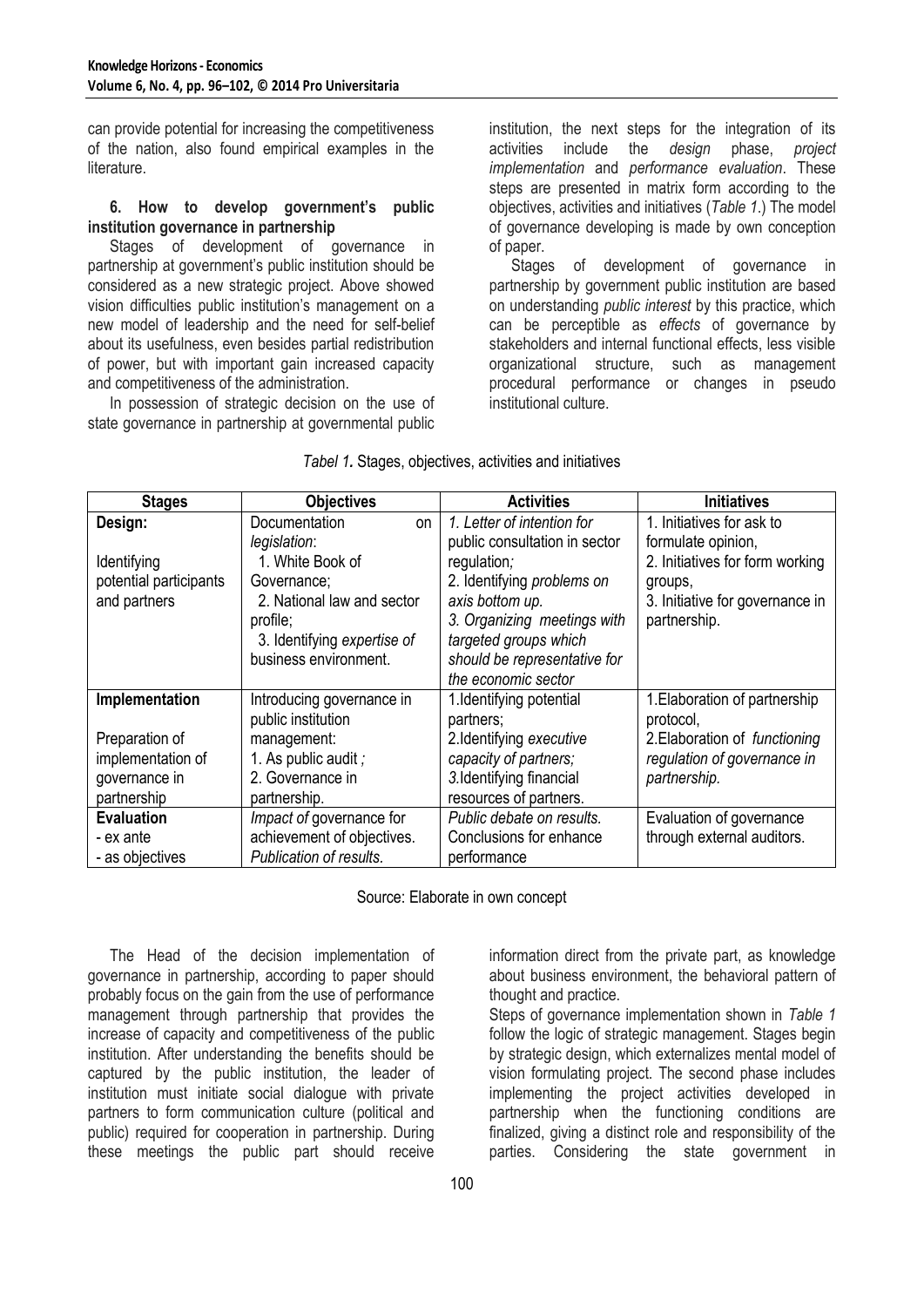partnership transparent management procedure, its operation requires a public system for performance evaluation, as set out in *Table 1.*

# **7. Conclusions**

Research findings on state governance in partnership in Romania, compared to the existing potential mentioned in theory support the adoption of these forms of management to government's public institutions in the common interest of the parties, but also in the interest of the nation. This form of management implementation requires no special legal regulation to that existing in the field.

Currently, the issue of public private partnership in Romania is regulated by Law 178/2010 on concession both objectives and fully functioning private financing and expertise through entity specialization (associations or foundations) in one area and recognized by the General Secretariat of the Government. The main conditions of obtaining status of *public utility* needs specialized expertise and function at least 3 years old with positive results. The status is issued by Government Decision.

The Ministry of Finance of Romania (Petrescu, M. 2010) shows that public-private partnership is extraordinary reservoir for growth. The same document praises the European Commission's position in 2004 on the implementation of these forms of cooperation between state institutions and the private sector.

Under these conditions, according to paper, the major factor of state governance through partnership formation is management's decision of government's public institution to adopt the practice of governance in partnership. This can arise from self-driving conviction of government's public institution on the expected advantages and the formation of a new mental model of the administration by management. In this process, prevails understanding of the competitive advantages of the public institution acquired by the governance in partnership with *competitive results*: as satisfaction of stakeholders in policy development and performance strategies; administration efficiency; effectiveness of services developed and integration of the external knowledge captured.

In the same way *functional competitiveness* of public institution can be perceived through procedural performance-oriented management, modeling pseudo culture of institution by availability to change, and management costs by outsourcing business. The adoption of governance in partnership presented in *Table 1* can be a practical guide for implementing this form of management.

**References**

Beinhocker, D.Eric (2006): The Origin of Wealth, ISBN 9780712676618

Barzeley, Michael (1992): Breaking through bureaucracy. ISBN 9780520078017.

Cuckovic, Navenka (2009): Determinants of Competitiveness and Economic Governance. Biannual EUSA conference, Los Angeles, California. Accesed at [http://www.euce.org/eusa2009/papers/cuckovic\\_01F.pd](http://www.euce.org/eusa2009/papers/cuckovic_01F.pdf) [f](http://www.euce.org/eusa2009/papers/cuckovic_01F.pdf)

Dunn W., Hisschenmoller M (1998): The knowledge, power and participation in environment policy analieses. ISBN0765800764.

Dunn, William N., (2010): Analiza politicilor publice, ISBN 9789734617005

Kaufman, a o (2006): World Bank. Journal of Politics . September 2006

Halligan, J. a o (2012): On the road of performance governance in the public domain. International Journal of productivity and performance management vol.61, .iss 3.

Hirst, Paul (2000): Democracy and Governance. Oxford University Press. 0198295146 PDF.

Kaplan SR, Norton DP (2004): Strategy Maps. Strategic Finance. March 2004. Pdf.Kaufman, a o (2006): World Bank. Journal of Politics . September 2006

Kristof, L (2004): comments on,,The New Elite in Post Communist Eastern – Europe", Szociologia Szemle 2001/1, pag. 144-147. Hungary

Landes, S. David (1998): The Wellth and Poverty of Nations, ISBN 0393040178.

Lynn, Laurence (2004): Managementul public, ca artă, ştiinţă şi profesie, ISBN 9975613446.

Lynn, Laurence (2008): What is a Neo Weberian State?, Univ. Chiacago 2008.01.24

Manin B. (1987): On Legitimacy and Political Deliberation. Poltical Theory vol 15.

March and Olsen (1995): Democratic Governance, NY Press. ISBN 9780028740546

Petrescu, M. (2010): Argumente in vederea incurajarii implementarii parteneriatului public-privat (ppp) . Accesed on:

http://discutii.mfinante.ro/static/10/Mfp/revista\_nou/2010 /RFPC\_4\_2010\_Articol\_petrescu.pdf

Pollitt C. (1997): The Nature of Public Management Reform. fds.oup.com/www.oup.co.uk/pdf/0-19- 829596-0.pdf

Pollitt C. (1990): Managerialism and public services, ISBN 9780631163343

Reinecke.W, (1998): Governing Without Government. Global Public Policy. ISBN 9780815773894 Roy, D.K. (2006): Governance, Competitiveness and Growth, ABD Institute Discussion Paper, No 53